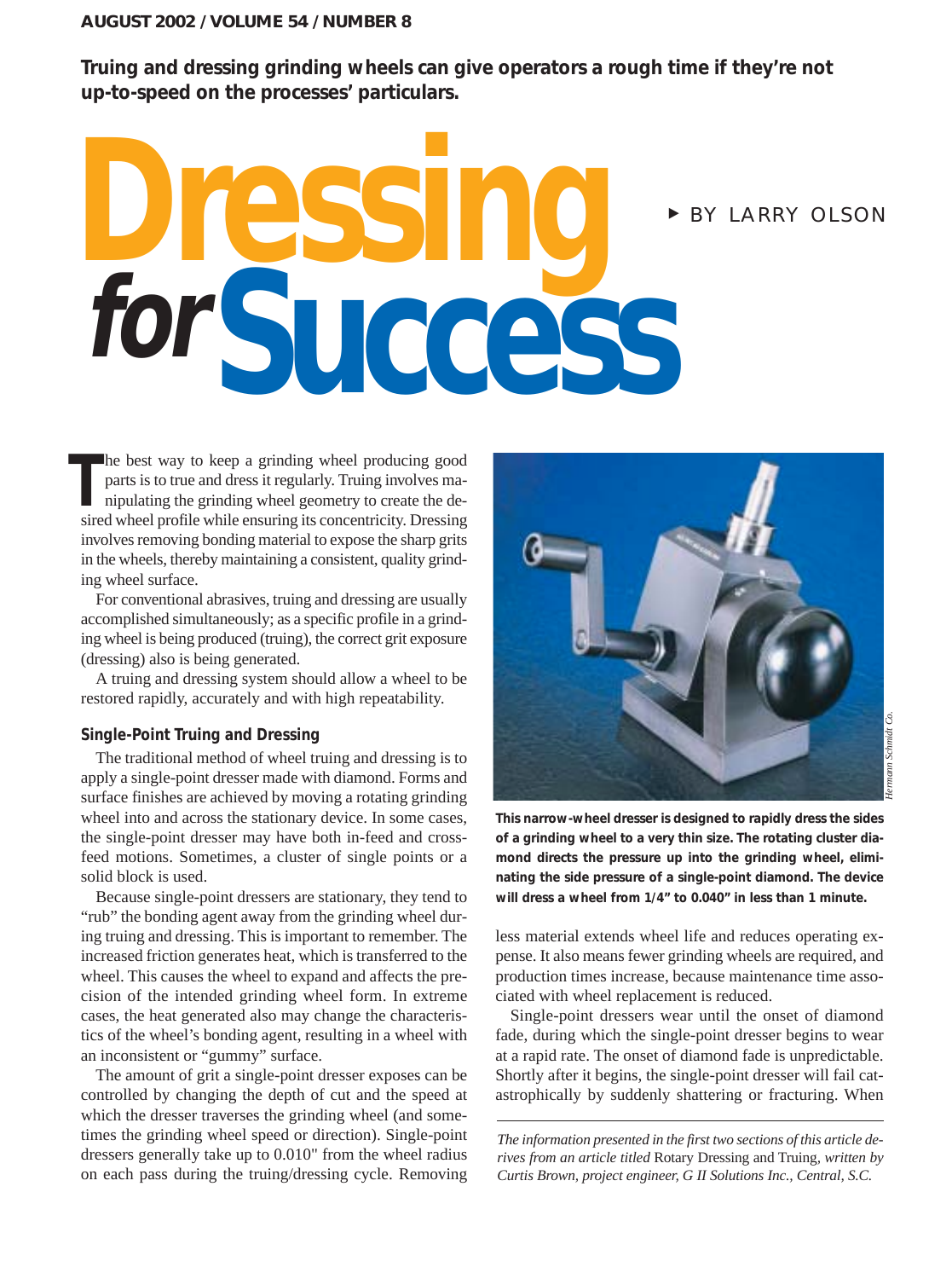this occurs, the grinding wheel and the workpiece may be severely damaged. Most end users routinely replace single-point dressers long before the onset of diamond fade.

### **Rotary Systems**

Rotary truing and dressing systems incorporate a spindle driving a diamond roll. During processing, a rotating grinding wheel moves into and across the rotating roll. As with single-point devices, the surface of the grinding wheel is affected by changing the DOC and the rate at which the roll traverses the wheel.

The key variable introduced with rotary truing and dressing is the ability to control the relative surface speeds between the truing and dressing roll and the grinding wheel. For most grinding wheels, there is a specific percentage between these surface speeds that creates an optimum surface finish. The percentage varies with grinding wheel composition.

Rotary truing and dressing is superior to single-point, cluster and stick dressing for high-volume part production and close-tolerance grinding. The process maximizes wheel life and greatly increases consistency in the wheel profile. Rotary truing and dressing can be incorporated into the grind-

## **The following companies contributed to this article:**

**AGT-Applied Grinding Technology Inc.** (248) 437-7800 www.appliedgrinding.com

**G II Solutions Inc.** (800) 948-5478 www.giisolutions.com

**General Industrial Diamond Co. Inc. (GIDCO)** (800) 736-2500 www.gidco.com

**Hermann Schmidt Co.** (860) 289-3347 www.hschmidt.com

**Hybco International Inc.** (440) 352-1001 www.hybcoinc.com



ing machine's controls to maximize production time, reduce labor costs, allow parts with more complex shapes to be ground and ensure tighter tolerances in the finished product.

Rotary dressers are able to remove as little as 0.00005" in a single pass. Most of the heat generated during dressing is transferred to the chips not the grinding wheel. The result is less thermal expansion of the wheel while maintaining the integrity of the wheel's bonding material.

For vitrified-bond superabrasive grinding wheels, rotary truing and dressing is an absolute necessity. Superabrasive wheels provide greater flexibility and improve the grinding process, but they are harder than conventional grinding wheels. Superbrasive wheels can only be trued and dressed effectively with rotary devices.

Unlike single-point dressers—whose wear is often erratic—truing/dressing rolls wear at a consistent rate and, consequently, remove a consistent amount of material. When truing and dressing is a CNC process, the programmed depth will be closer to the actual depth for each pass, and the actual amount of material removed will be closer to the programmed amount. This ensures the actual size of the wheel is exact and part tolerances are more closely and easily maintained.

**This E228VM truing and dressing machine from GIDCO (General Industrial Diamond Co. Inc.) trues and dresses diamond and CBN wheels up to 14" in diameter and 1.5" wide. A comprehensive array of work spindle options, including custom nose tapers and quick-change systems, make the equipment suitable for all CNC grinding machinery. Not shown is a newly added digital readout with control panels.**

Rotary dressing and truing spindles may be powered hydraulically, pneumatically or electrically. Although electric spindles are slightly more expensive,

they can incorporate manual and automatic features that allow the user to maintain precise spindle speed, regardless of applied forces. In most hydraulic/pneumatic cases, a speed is approximated—and is not easily identified—by setting an oil or air pressure. Once forces are applied during the truing and dressing cycle, the speed decreases.

### **System Selection Guidelines**

There are a number of things to consider when choosing a truing/dressing system. Construction must be rigid and compact, and the system should be simple to operate and flexible enough to accommodate a variety of wheels and wheel packs (by utilizing rapidly adaptable mounts). If part requirements are tight, the wheel would have to be profiled stringently. Truing and dressing systems, therefore, would need to incorporate the requisite instrumentation.

According to Lee O'Malley, product manager for General Industrial Diamond Co. (GIDCO) Inc., Whippany, N.J., lower-cost, free-standing systems are user-friendly and designed for simple angles and flats. "For more complex shapes, video measurement is best," he said. "This gives the operator the ability to generate, measure and inspect the wheel shape and profile with greater speed and accuracy."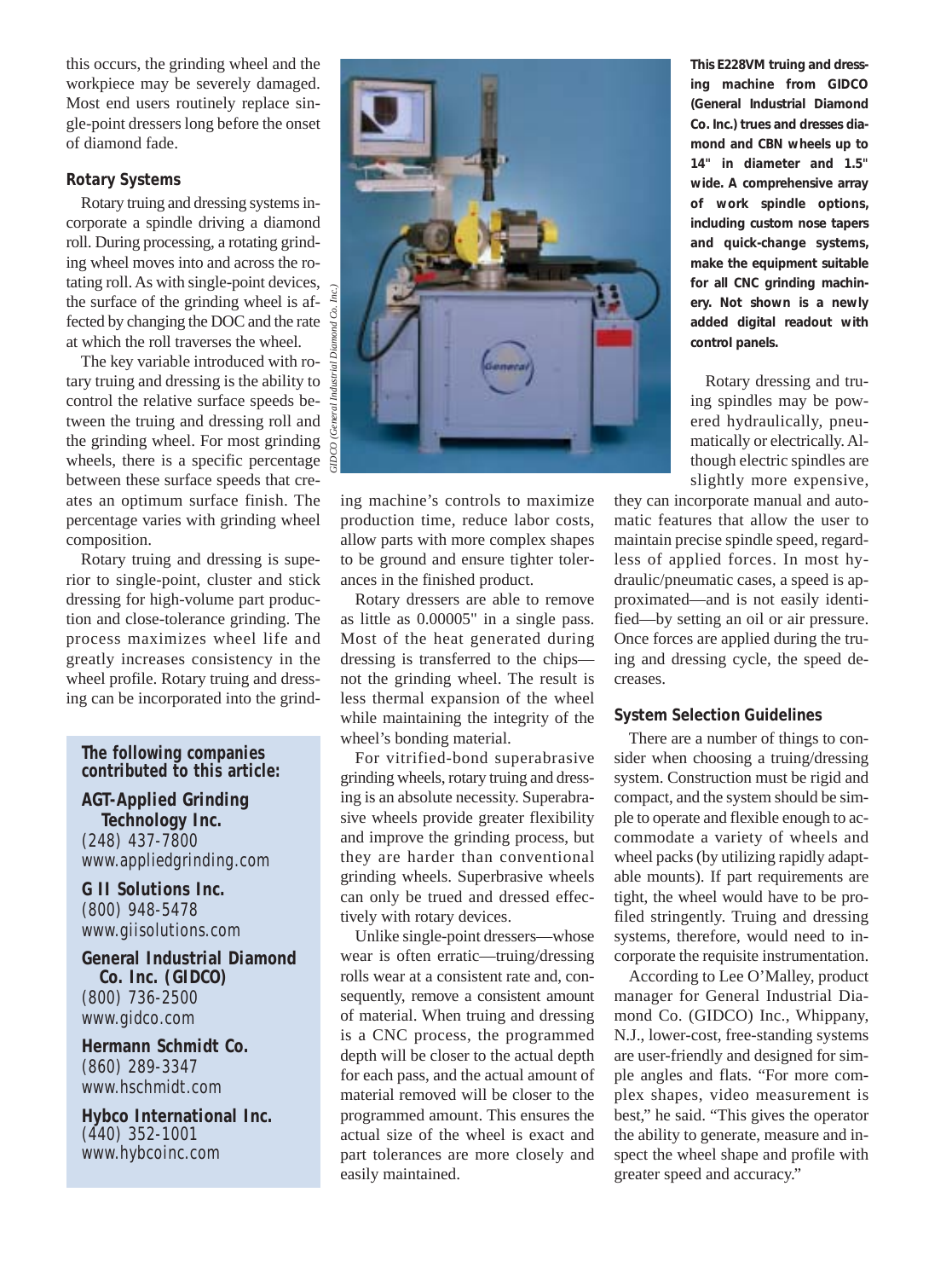"Educating the grinding system user is fundamental," explained Jim Greenwood, president of AGT-Applied Grinding Technology Inc., Wixom, Mich. "With so many different applications, the user has to be aware of the many grinding alternatives, especially different abrasives and bonding systems."

Greenwood warned users not to take a short cut by using form bars. "Quality and tighter tolerances demand improved dressing. With ceramic, CBN and all the combinations of materials for the different types of wheels, CNC truing and dressing is required to make accurate, complex shapes. Form bars are just not accurate enough. The harder wheels require rotary diamond discs. In fact, that is the only way for CBN wheels." He also strongly recommended buying a sensing system to determine if contact is made over the whole wheel.

Curtis Brown, project engineer for G II Solutions Inc., Central, S.C., is a proponent of electrical spindle control. "These systems provide consistent, precise results, greater wheel wear life and overall lower roll wear. Having more variables under control delivers more precise dimensional tolerance and finish control."

G II Solutions'electric spindles feature brushless DC electric motors integral to the shafts and bearings. These compact motors deliver a maximum speed of 25,000 to 30,000 rpm and programmable servodrive speed controls that hold constant under varying load conditions. Some spindle designs feature ceramic balls in the bearings that provide 30 percent greater system rigidity.

### **The Price for Precision**

Truing and dressing system costs relate directly to the application and complexity of the equipment.

Mike Dickson, general manager of Hermann Schmidt Co., East Hartford, Conn., said, "Our systems cost from \$620 for the model NWD narrowwheel dresser to \$1,560 for the model KR radius and angle dresser. Both are designed for use right on the grinding machine."

Not surprisingly, free-standing truing and dressing machines are more costly. GIDCO's free-standing models can run from \$24,000 to more than \$50,000.



**Freestanding CVD-diamond rotary (left) and stationary (right) dressing tools offer enhanced fracture toughness and strength. This optimizes the tool's life and dimensional stability.**

AGT's PC-based control systems run between \$30,000 and \$40,000. Its highvolume production machines cost up to \$80,000. "Sophisticated features for high-production systems make the difference," the company's Greenwood said. "For example, in-process truing and dressing with CNC has the advan-

# **Truing diamond wheels with lasers**

**Lasers are currently used as non-**<br>
contact, micromachining tools for a variety of manufacturing applications. They have many advantages when cutting hard, brittle and hightemperature materials because of their salient characteristics, such as high intensity, directionality and spatial coherence.

The idea of using a laser as a noncontact dressing tool for superabrasive grinding wheels was proposed by R.K. Kang, J.T. Yuan, Y.P. Zhang and J.X. Ren of the Department of Aircraft Manufacturing Engineering, Northwestern Polytechnical University, Xi'an, China. Their investigations and studies of laser-dressing diamond wheels were described in a paper published in *Advances in Abrasive Processes, Year 2001*. These studies and the paper describe the application of a laser for truing metal- and resinbond diamond wheels.

An experiment was carried out on a CNC laser machine. A diamond wheel was mounted on the worktable, and pulsed laser radiation was focused onto the diamond wheel. The laser was a pulsed Nd:YAG laser operating at a wavelength of 1,060nm with four classes of pulse width: 0.2 milliseconds, 0.5 milliseconds, 2 milliseconds and 5 milliseconds. The laser had a beam divergence of less than 0.002 radians and was operated to deliver different pulse energies at different pulse frequencies, from 2 to 20 Hz, to produce a maximum average power of 100 watts.

In laser truing, the resin bond is decomposed, the bronze bond is made molten or vaporized, and the diamond grains that are less damaged are removed, accompanied by a sputter of the bond materials. After one truing cycle, the surface topography of the wheels was acceptable, with the roundness of the wheels indicating that they were properly dressed. A second truing cycle further improved the surface topography.

The surface topography of both resin- and bronze-bond diamond wheels was examined with a scanning electron microscope after laser truing, as were the chips collected from the diamond wheels during truing. In addition, a roundness instrument was used to measure the roundness variations of the diamond wheels after laser truing. Measurement of the diamond wheels after truing determined that the expected geometric shape and accuracy was achieved by controlling the laser irradiation parameters and the diamond wheel motions relative to the laser beam.

—L. Olson